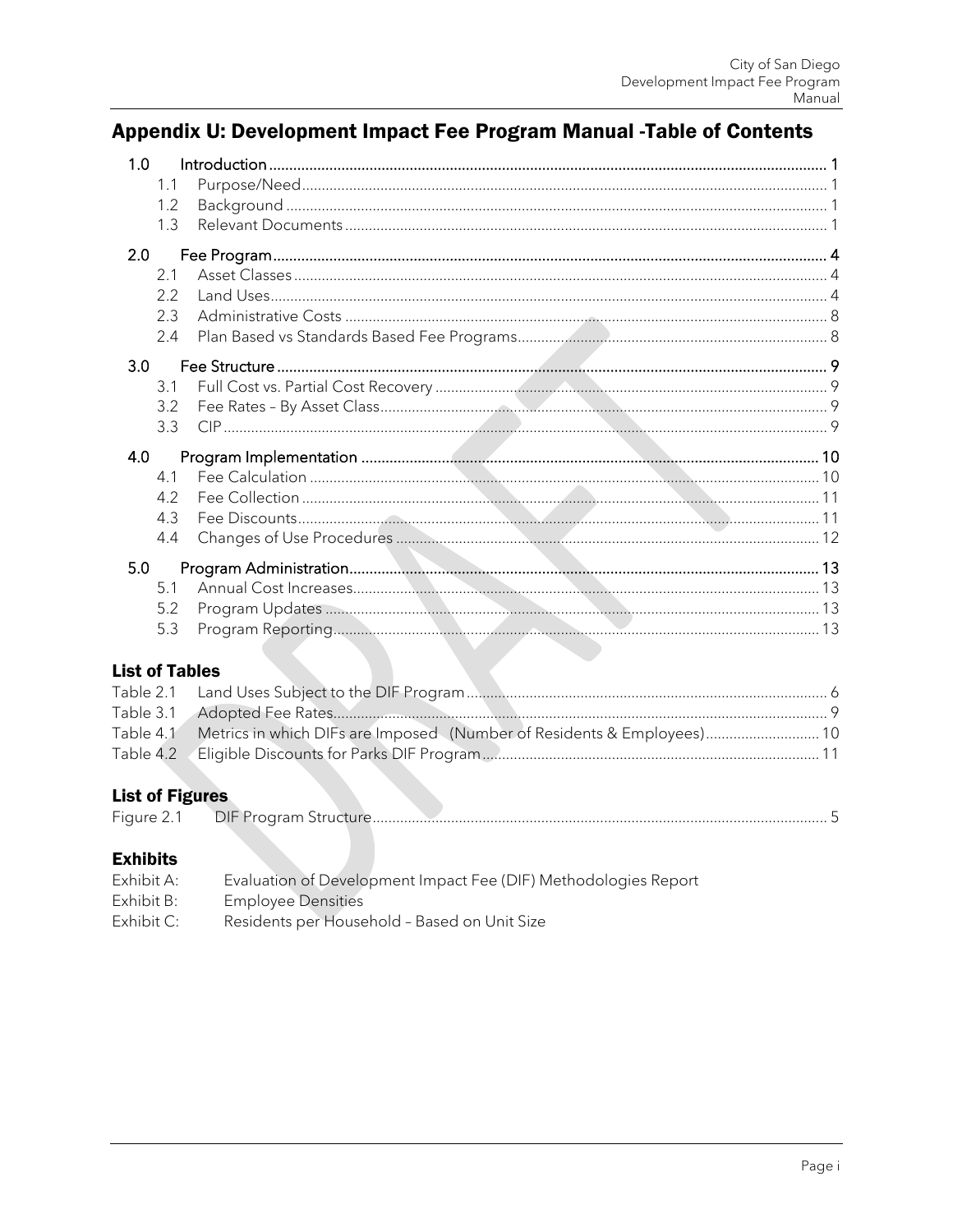## <span id="page-1-0"></span>1.0 Introduction

This document summarizes the key guiding documents, methodologies, procedures, and policies that were established during the development of the City of San Diego's (City) Development Impact Fee Program (DIF). This document is intended to document the key points and features of the program and be used as a reference when implementing and administering the DIF program.

## <span id="page-1-1"></span>1.1 Purpose/Need

San Diego Municipal Code §142.0640 provides for the imposition and administration of development impact fees. Development impact fee (DIF) programs are generally established and utilized to provide new or expanded public capital infrastructure that is needed to serve future development. The fees are established based on a methodology and calculation derived from the cost of the public facilities needed and the nature and size of the proposed development, also known as establishing a nexus. A "rational nexus" must be established between the fee and the needs created by future development and the benefits incurred by the development. The nexus identifies a fair share- cost (or unit cost) of the needed capital infrastructure that can be allocated to individual developments based on a standard metric (e.g., project square footage, generated vehicle miles traveled (VMT), population, and/or projected employment). The fees collected through a DIF program cannot be used to improve or mitigate current needs or deficiencies, only those associated with future growth.

## <span id="page-1-2"></span>1.2 Background

In 2018 the City of San Diego (City) underwent an effort to evaluate their current DIF program in order to determine if the program still met the current standards issued by the state of California as well as was in line with current industry practices. The *Evaluation of Development Impact Fee (DIF) Methodologies Report* (Keyser Marston Associates, Inc., May 2019), included as Exhibit A, summarized the findings of this effort. The study found that City's previous DIF program, when compared to similar programs implemented by peer agencies, needed to be updated to better align with current best practices of the State. Additionally, with the recent adoption of Assembly Bill 602 (AB-602) the City's DIF program was no longer in line with State of California Standards. Therefore, the City of San Diego undertook an effort to completely rebuilding the structure, methodology, and implementation of their DIF program to better align the current standards of practice as well as the meet the evolving needs of their communities.

## <span id="page-1-3"></span>1.3 Relevant Documents

Several documents were developed and approved during the process of implementing the DIF program. These documents provide the methodologies, assumptions, and detailed calculations used to create the DIF program and establish a legal nexus to impose the fees on new land use development projects. A brief description of the relevant documents is provided below.

*Framework Report: February 2021*- The Framework report established the guidelines and structure in which this DIF Program was developed and outlines how the City can transition from the previous community based DIF program to this citywide DIF program. The Framework report also set forth the requirements and guidance for all of the subsequent documents that would be developed for the program, including the nexus studies for each asset class, as well as this program report. The Framework report should be referenced whenever a new DIF program document is developed or an existing document is updated, including the development of nexus studies for new asset classes.

*City of San Diego DIF Program Residential Scaling Methodology Memo: May 2019* – The Residential Scaling Methodology Memo documents the research, assumptions, and process used to develop a method which estimates the number of residents that would potentially occupy a dwelling unit based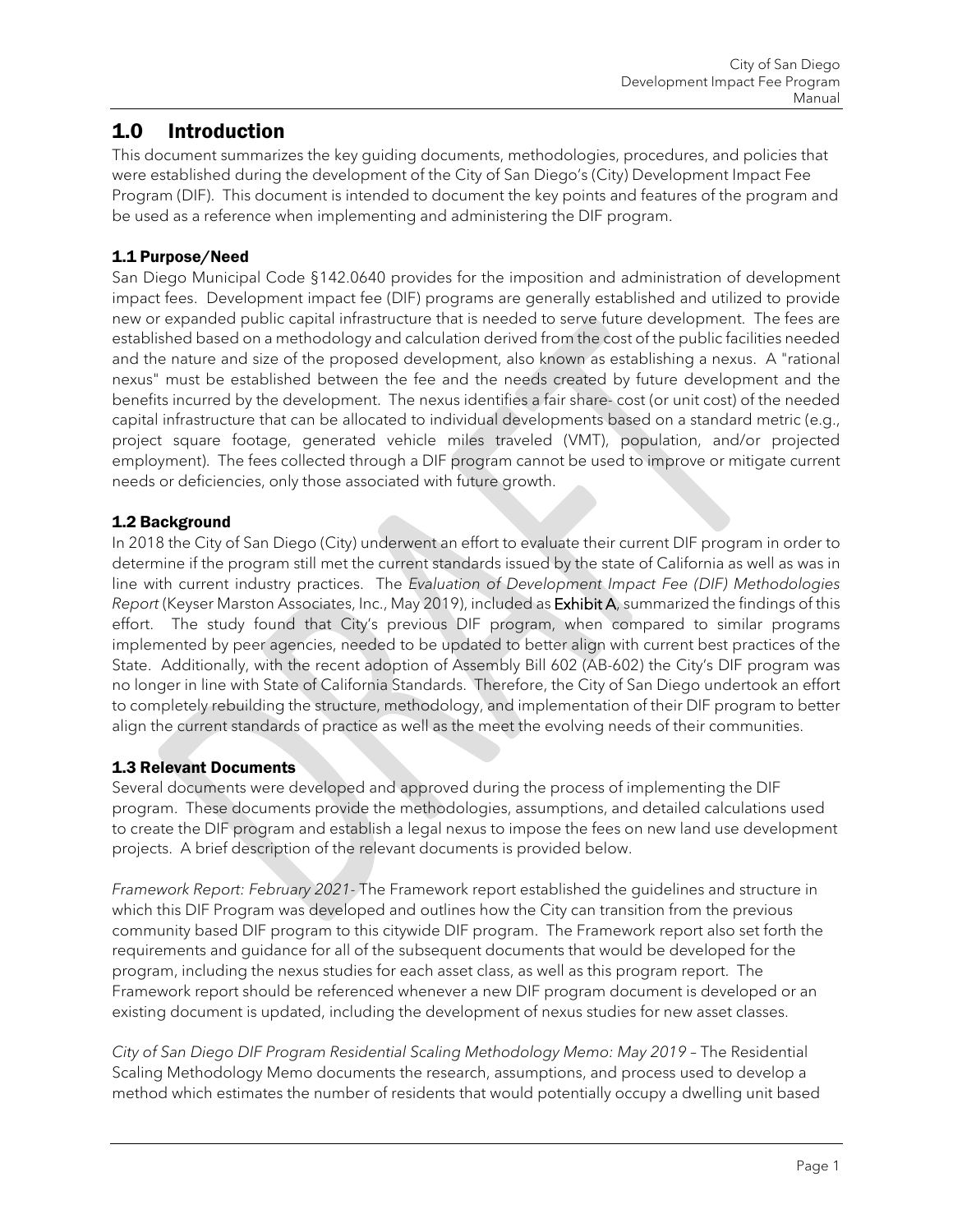on its size (square feet) and type (single family vs multi-family). The residential scaling methodology was developed based on a statistical analysis of the existing dwelling units within the City of San Diego. Based on this data a correlation was established between unit size (based on Assessor's Parcel Records) and the number of people per household (based on US Census data). As discussed in subsequent sections, all DIFs are imposed based on the net new population (residential or service population) that would be associated with a new land development project. Thus, this method is used by the DIF program to estimate the number of residents that would be associated with the housing units within a project.

*Citywide Parks Development Impact Fee Nexus Study: May 2021* – The Parks DIF Nexus Study establishes the maximum legal fee that can be imposed on new development to mitigate their impact on the City's Parks system. The Parks DIF Nexus Study was developed based on the Recreational Value standard that was established in the City's *Parks Master Plan – Parks for all of Us, August 2021*. The Parks DIF Nexus Study establishes a legal nexus between the requirement for park facilities within the City, and their associated cost, to the number of residents that will occupy a new development and Recreational Value score they require to meet their City's standards.

*Citywide Fire-Rescue Development Impact Fee Nexus Study: -* The Fire-Rescue DIF Nexus Study establishes the maximum legal fee that can be imposed on new development to mitigate their impact on the City's Fire-Rescue system. The Fire-Rescue Nexus Study was developed based on the current fire-rescue infrastructure within the City, the cost to maintain the current level of service provided by the City's Fire-Rescue system as growth occurs, and new growths fair-share responsibility in providing additional infrastructure in underserved areas. The Fire-Rescue DIF Nexus Study establishes a legal nexus between the coverage of Fire-Rescue services within the City and the associated cost to implement the required infrastructure to provide that coverage and further expand it in underserved areas.

*Citywide Library Development Impact Fee Nexus Study: -* The Library DIF Nexus Study establishes the maximum legal fee that can be imposed on new development to mitigate their impact on the City's Library System. The Library DIF is based on the guiding principles that were developed by *the San Diego Public Library Master Plan Framework, November 2021*, as well as key factors that were found to be statistically significant at the City's top five performing library branches. The Library DIF Nexus Study establishes a legal nexus between the need for library facilities and services within the City and the associated cost to implement the infrastructure required to continue to provide those services as growth occurs.

*Citywide Mobility Development Impact Fee Nexus Study: -*The Mobility DIF Nexus Study establishes the maximum fee that can be imposed on new development to mitigate their non-CEQA related impacts on the City's Mobility Network. The nexus study is based on the City's current and planned mobility needs, as identified through the community planning process, and assess the fair-share cost in which new development would be responsible for in implementing the City's planned infrastructure. The Mobility DIF Nexus Study establishes a legal nexus between the future need for mobility related infrastructure within the City to cost of the infrastructure that is required to meet those needs. It then determines the fair0share cost allocated to future growth based on the anticipated burden the growth will place on the City's Mobility network.

*City of San Diego Active Transportation In-Lieu Fee Nexus Study; April* 2020 – The Active Transportation In-Lieu Fee (ATILF) Program is a Vehicle Miles Traveled (VMT) mitigation fee program that allows for land use development projects, located within non-VMT efficient areas, to mitigate their VMT related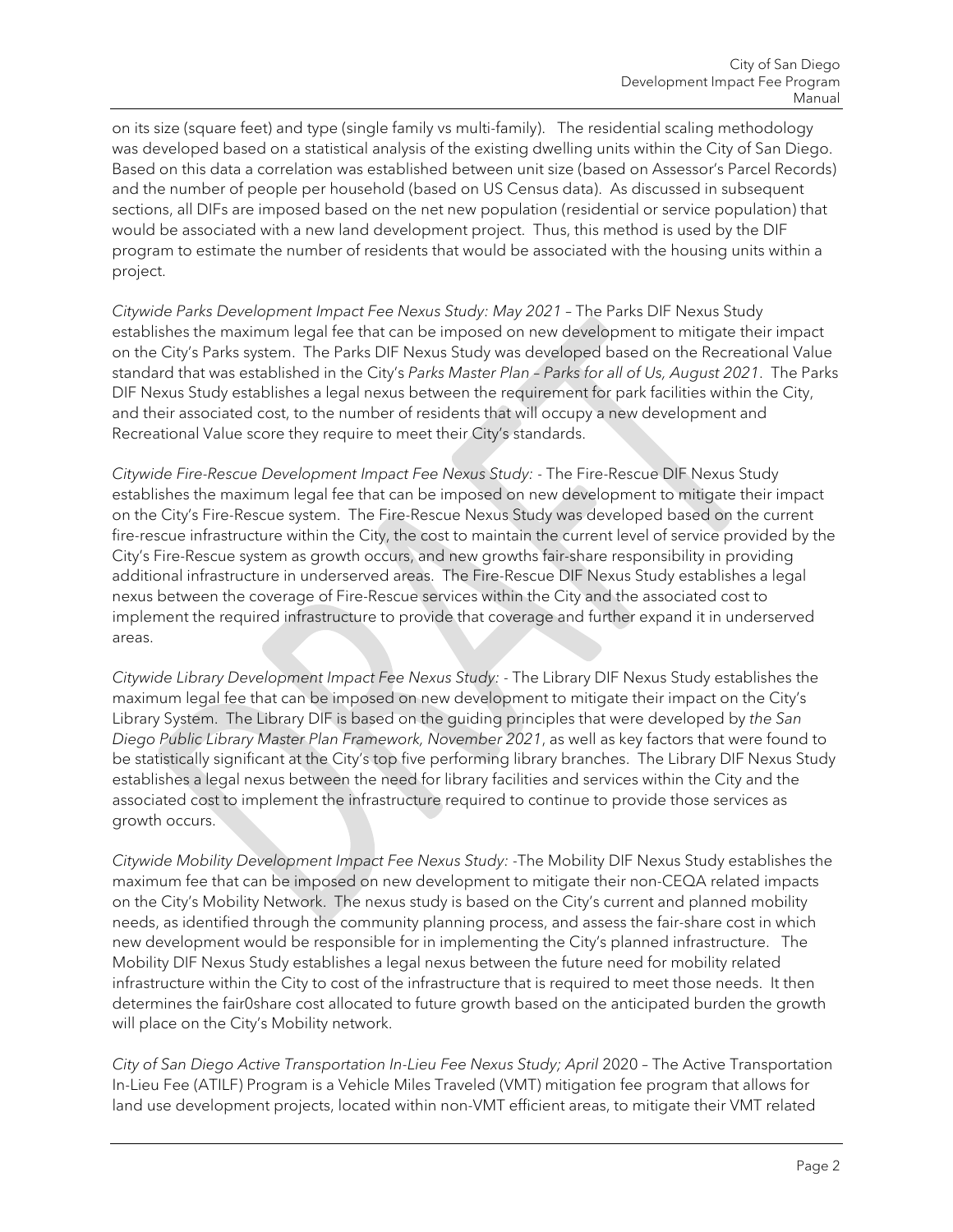impacts under CEQA. The ATILF Program Nexus Study establishes the maximum fee that can be imposed on new development to mitigate their CEQA related impacts on the City's Mobility Network through the implementation of VMT reducing infrastructure. The ATILF Nexus Study identifies and documents the relationship between the cost and effectiveness of VMT reducing Infrastructure and relates that to the VMT related impacts in which land use development will generate.

*City of San Diego Active Transportation In-Lieu Fee Calculator Tool – User Manual; May 2020* – The ATILF Calculator Tool - User Manual documents the assumptions, methodologies, and data sources that are used to calculate and impose the ATILF.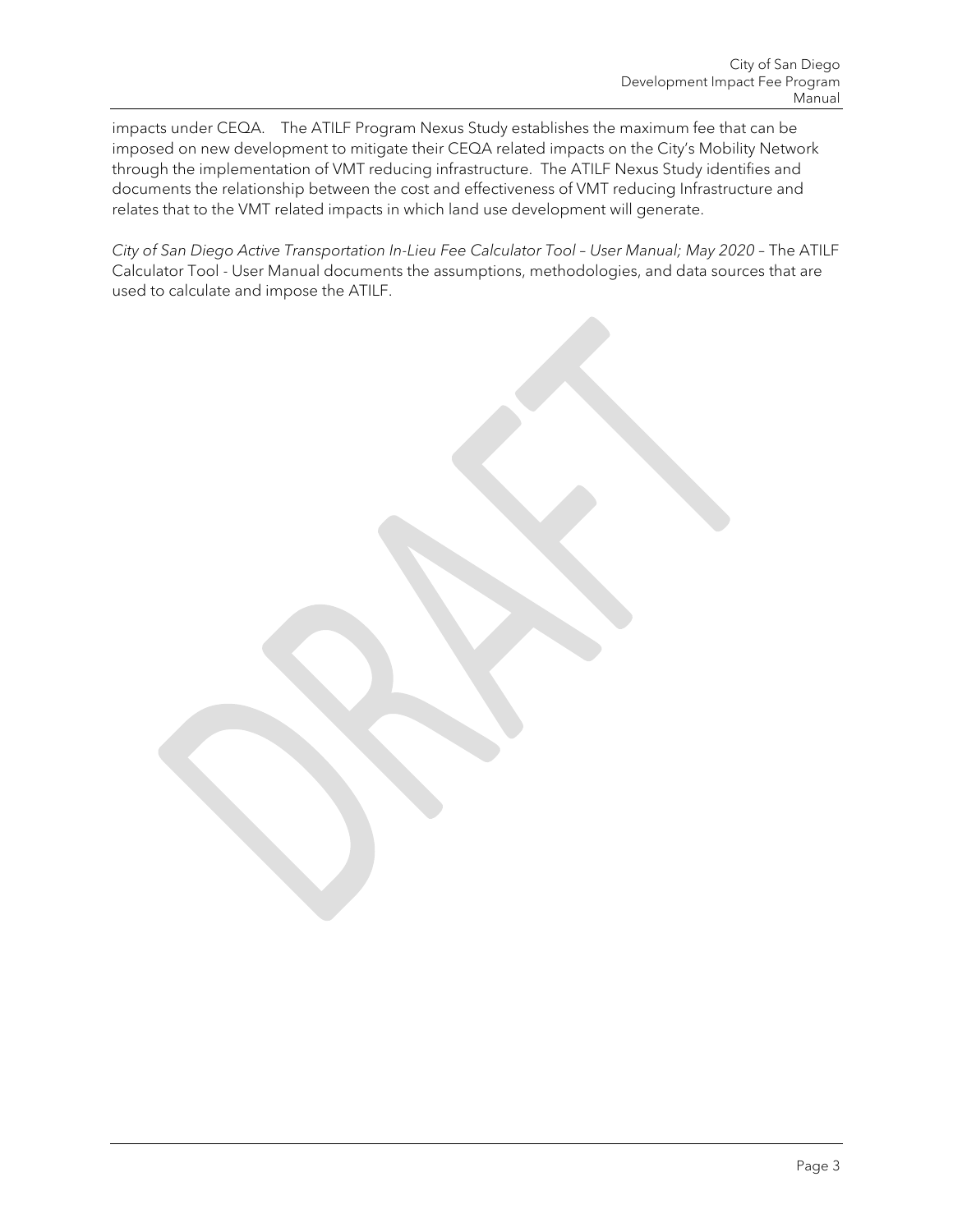## <span id="page-4-0"></span>2.0 Fee Program

Figure 2.1 displays a flow chart of the overall structure of the DIF Program. The following sections provide a brief description of the various components of the DIF Program's structure. The program is designed this way to give the City the flexibility to update any component of the program without needing to update the overall program structure as a whole. It should be noted that the ATILF program is considered a mitigation fee and is separate from the DIF program, as it only applied to projects that are identified to have a VMT related impact under CEQA. The DIF programs are applied unilaterally across all land use developments and are not associated with CEQA mitigation.

## <span id="page-4-1"></span>2.1 Asset Classes

As noted in Figure 2.1 the following asset classes are covered by the DIF program.

- Parks and Recreation
- Fire-Rescue
- Library
- Mobility

New asset classes can be integrated into the DIF program without any major overhauls or updates. If the City decides to incorporate a new asset class into the program, a nexus study will need to be developed based on the standards outlined in Chapter 3 of the Framework Report. The nexus study and a corresponding fee ordinance will need to be adopted by City Council. Finally, the relevant portions of Chapters 3 & 4 of this document will also need to be updated, accordingly.

## <span id="page-4-2"></span>2.2 Land Uses

The DIF program is imposed based on the number of residents and employees in which a new development is anticipated to service (service population). The total service population associated with a new development is calculated based on the type and quantity of land uses that are included within the development. The following sections outline the land use types that are required to participate in the DIF program.

## Exempt Land Uses

The following land uses are exempt from participating in the DIF program:

- Civic Uses
- State and Federal Uses
- Military Uses
- Public Park and Recreation Facilities
- Public Schools
- Open Space and Land Preserves
- Utility facilities
- Permanent supportive housing<sup>[1](#page-4-3)</sup>
- Transitional housing[2](#page-4-4)

<span id="page-4-3"></span><sup>1</sup>Permanent supportive housing is rental housing that is affordable for low-income households and includes access to voluntary supportive services.

<span id="page-4-4"></span> $^{2}$ Transitional housing facilities offer residential accommodations for a specified period of time, mental health support and counseling services, and other support services to prepare families and individuals for independent living. Transitional housing facilities do not include drug or alcohol in-house treatment or rehabilitation facilities, work furlough or probationary residential facilities, or emergency shelters.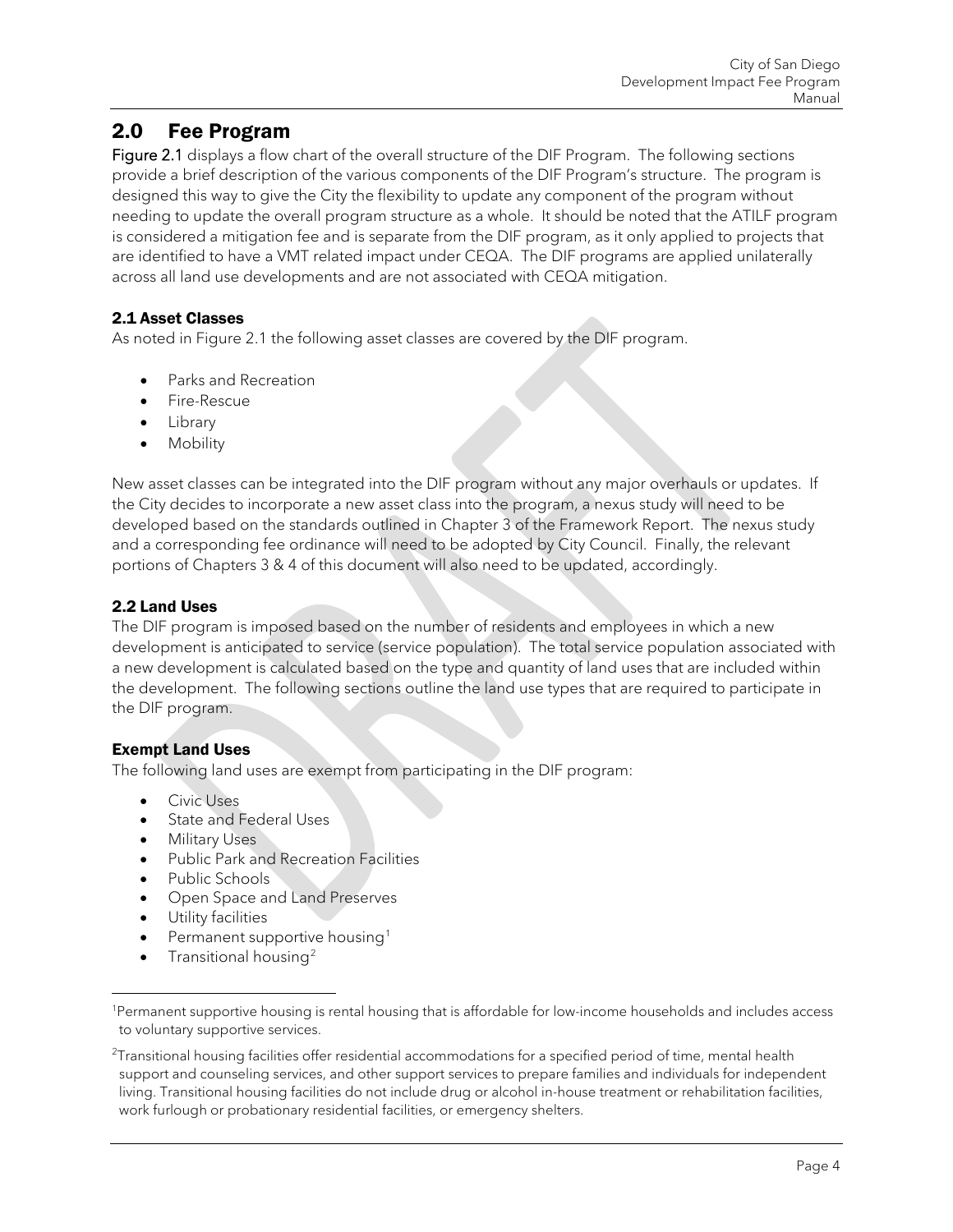<span id="page-5-0"></span>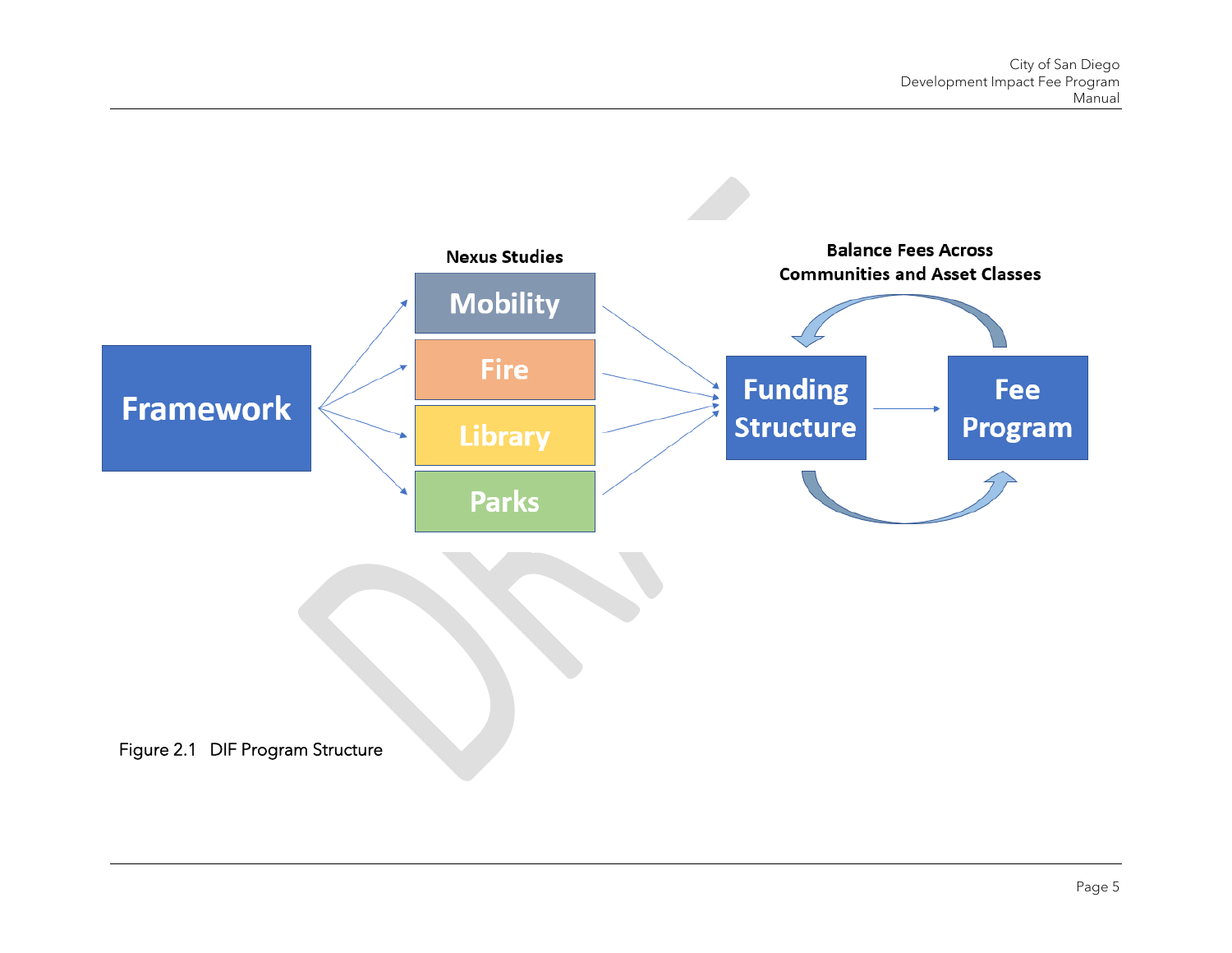### DIF Land Use Categories

Table 2.1 summarizes the land use categories that are required to participate in the DIF program. The table also identifies the metric used to impose the DIF, as well as examples of the specific uses that fall under the land use category. It should be noted that the example land uses outlined in the table do not cover all the specific land use types that could fall under the land use category. Uses that are not covered within the table and/or that are not outlined in Exhibit B, will need to work with the City to develop or provide substantial evidence to identify the number of residents and/or employees that would be associated with the use.

| <b>Land Use</b>      | <b>How Fee is</b><br>Calculated | <b>Example Uses</b>                                                                                                                    | <b>Notes</b>                                                                                                                            |  |
|----------------------|---------------------------------|----------------------------------------------------------------------------------------------------------------------------------------|-----------------------------------------------------------------------------------------------------------------------------------------|--|
| Residential          | Number of<br>residents          | Single Family<br>Multi-Family<br>Senior Housing                                                                                        | DIF is imposed based on number of<br>residents.<br>The number of residents is calculated                                                |  |
|                      |                                 | <b>Group Quarters</b>                                                                                                                  | based on the methods outlined in the City<br>of San Diego DIF Program Residential<br>Scaling Methodology Memo; May 2019.                |  |
|                      |                                 |                                                                                                                                        | Senior housing assumes a maximum two<br>people per household.                                                                           |  |
|                      |                                 |                                                                                                                                        | Group quarters assumes on person per<br>bed.                                                                                            |  |
| Other<br>Residential | Number of<br>employees          | Dormitory<br>Congregate Care Facility<br>Single Room Occupancy Hotels                                                                  | These uses are classified by the City of<br>San Diego as commercial uses.<br>Therefore, DIF is imposed based on<br>number of employees. |  |
|                      |                                 |                                                                                                                                        | The number of employees is calculated<br>based on the gross building square<br>footage and specific land use type.                      |  |
| Educational          | Number of<br>employees          | Private High School<br>Private Middle School<br>Private Elementary School<br><b>School District Office</b>                             | The number of employees is calculated<br>based on the gross building square<br>footage and specific land use type.                      |  |
| Industrial           | Number of<br>employees          | Heavy Industry<br>Industrial Park<br>Light Industry - General<br>Warehousing<br>Public Storage<br>Scientific Research &<br>Development | The number of employees is calculated<br>based on the gross building square<br>footage and specific land use type.                      |  |
| Institutional        | Number of<br>employees          | Religious Facility                                                                                                                     | The number of employees is calculated<br>based on the gross building square<br>footage and specific land use type.                      |  |

### <span id="page-6-0"></span>Table 2.1 Land Uses Subject to the DIF Program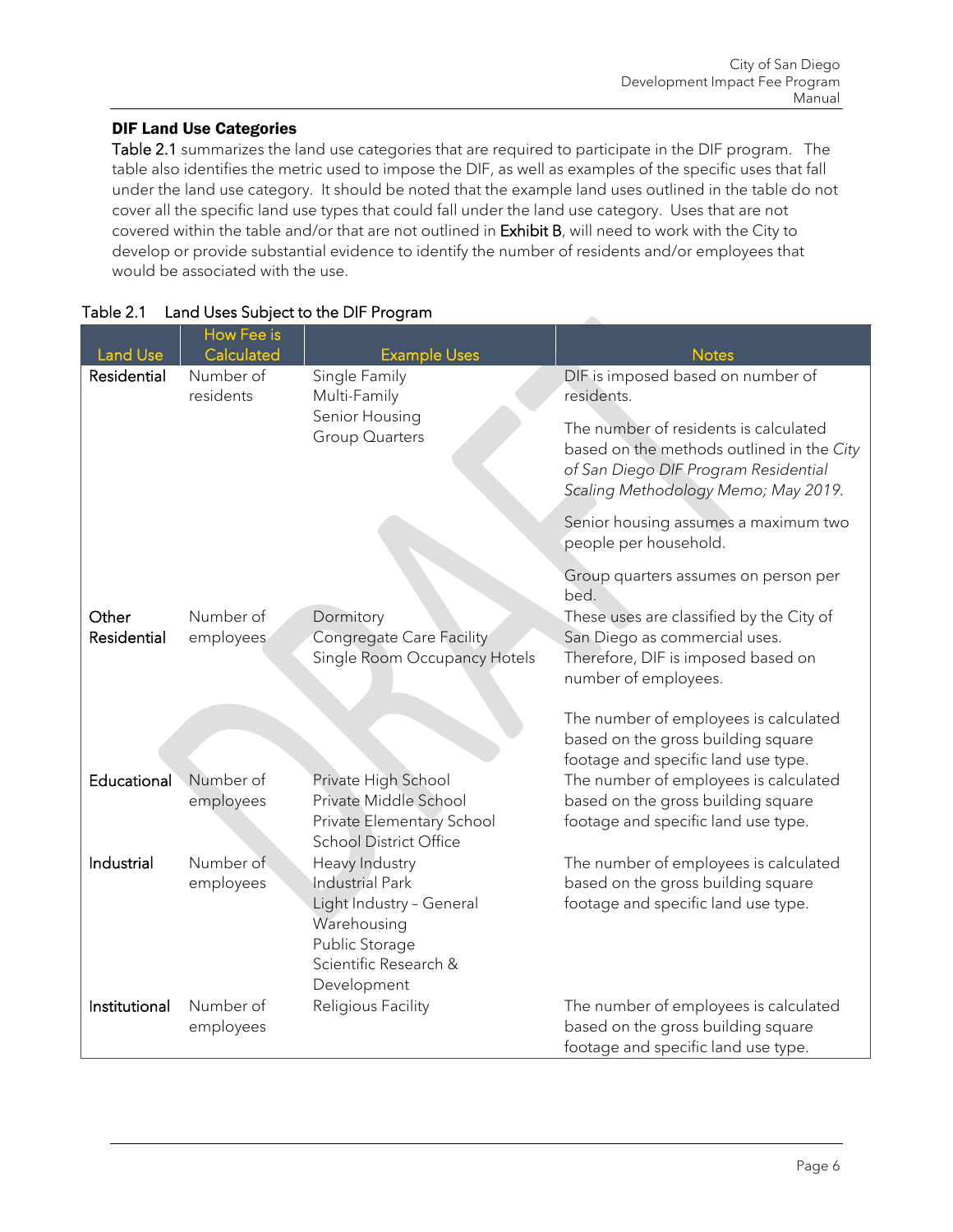|                 | How Fee is |                                                                      |                                         |
|-----------------|------------|----------------------------------------------------------------------|-----------------------------------------|
| <b>Land Use</b> | Calculated | <b>Example Uses</b>                                                  | <b>Notes</b>                            |
| Lodging         | Number of  | Low-Rise Hotel/Motel                                                 | DIF is imposed based on total number of |
|                 | employees  | High-Rise Hotel                                                      | employees. Number of employees is       |
|                 |            | Resort Hotel                                                         | calculated based on the average number  |
|                 |            | Extended Stay Hotel                                                  | of employees per room. Number of        |
|                 |            |                                                                      | employees varies based on hotel type    |
|                 |            |                                                                      | (see Appendix B).                       |
| Medical         | Number of  | Hospital - General                                                   | The number of employees is calculated   |
|                 | employees  | Other Health Care                                                    | based on the gross building square      |
|                 |            | Convalescent/Nursing Facility                                        | footage and specific land use type.     |
|                 |            | Clinic                                                               |                                         |
| Office          | Number of  | General Office                                                       | The number of employees is calculated   |
|                 | employees  | Government Office/Civic Center                                       | based on the gross building square      |
|                 |            | Corporate Headquarters/Single                                        | footage and specific land use type.     |
|                 |            | <b>Tenant Office</b>                                                 |                                         |
|                 |            | Medical Office                                                       |                                         |
| Parking         | Number of  | Parking Structure / Parking Lots                                     | DIF is only assessed to standalone      |
|                 | employees  |                                                                      | commercial parking facilities.          |
| Recreation      | Number of  | Golf Course Clubhouse                                                | The number of employees is calculated   |
|                 | employees  | Movie Theater                                                        | based on the gross building square      |
|                 |            | Racquetball/Tennis/Health Club                                       | footage and specific land use type.     |
| Retail          | Number of  | Regional Shopping Center                                             | The number of employees is calculated   |
|                 | employees  | <b>Community Shopping Center</b>                                     | based on the gross building square      |
|                 |            | Neighborhood Shopping Center                                         | footage and specific land use type      |
|                 |            | <b>Specialty Commercial</b>                                          |                                         |
|                 |            | <b>Arterial Commercial</b>                                           | Definitions for some specific uses are  |
|                 |            | <b>Service Station</b>                                               | provided in Appendix C of the San Diego |
|                 |            | <b>Fast Food Restaurant</b>                                          | Municipal Code Land Development Code    |
|                 |            | High Turnover sit-down<br>Restaurant                                 | Trip Generation Manual, May 2003.       |
|                 |            | Quality Restaurant                                                   |                                         |
|                 |            | Supermarket                                                          |                                         |
|                 |            | Convenience Market                                                   |                                         |
|                 |            | Drugstore                                                            |                                         |
|                 |            | Discount Store/Discount Club                                         |                                         |
|                 |            | Home Improvement Super Store                                         |                                         |
|                 |            | <b>Furniture Store</b>                                               |                                         |
|                 |            | Nursery                                                              |                                         |
|                 |            | Financial Institution                                                |                                         |
|                 |            | Service Station                                                      |                                         |
|                 |            | Automobile Parts Sale                                                |                                         |
|                 |            | Automobile Repair Shop                                               |                                         |
|                 |            | Automobile Tire Store                                                |                                         |
|                 |            | Automobile Rental Service                                            |                                         |
|                 |            | Drinking Place/Bar Entertainment<br>Drinking Place/Bar Entertainment |                                         |
|                 |            | Building Material & lumber store                                     |                                         |
|                 |            | Automobile Dealership                                                |                                         |

## Table 2.1 Land Uses Subject to the DIF Program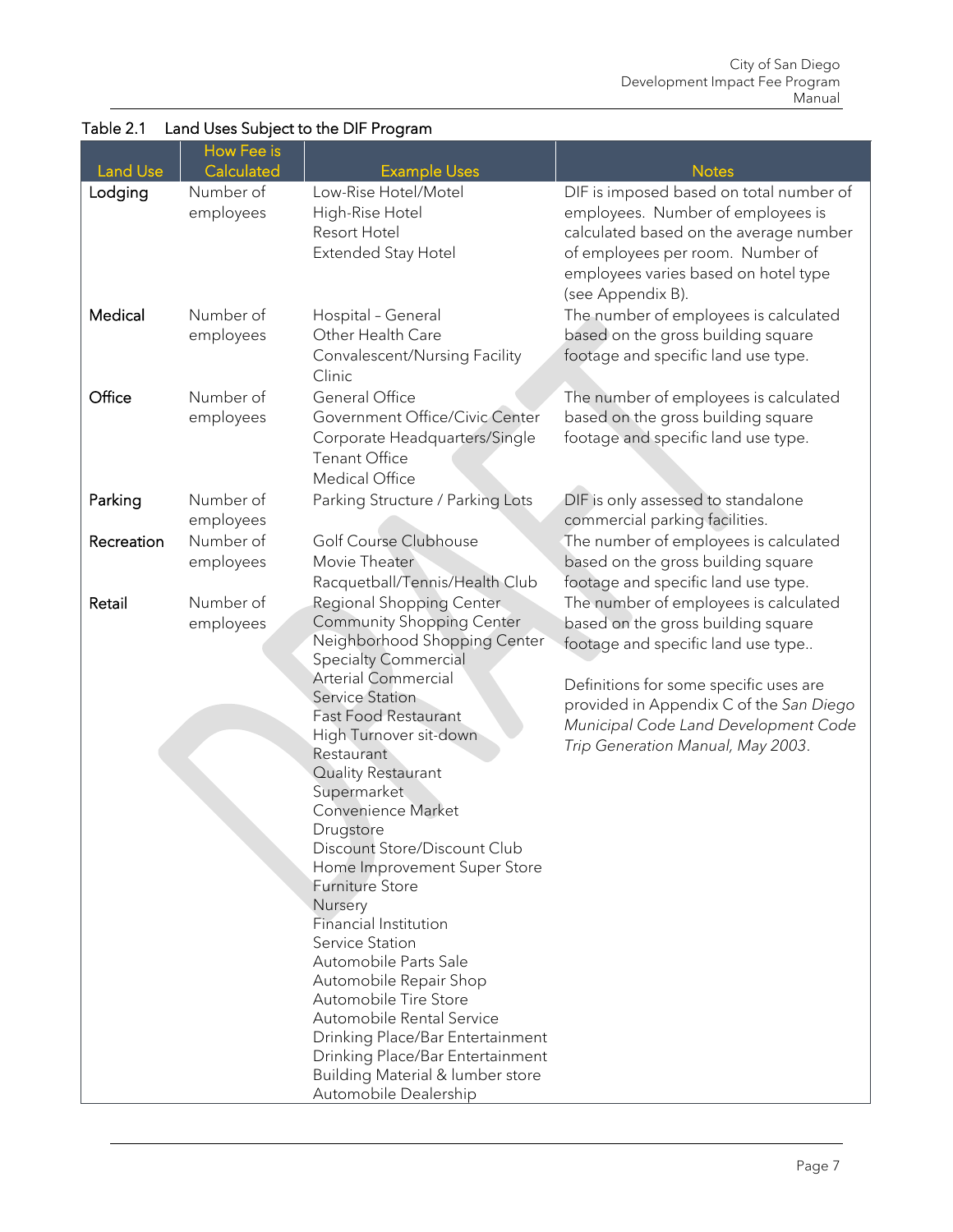### <span id="page-8-0"></span>2.3 Administrative Costs

The DIF program should be self-sustaining. Therefore, five percent (5%) administrative fee is extracted across all asset classes. All moneys collected for administrative costs are collected, accounted, and allocated in single administration fund (which incorporates all asset classes) that is separate from the other fee accounts. The moneys derived from the administrative should be allocated towards the following:

- Program development / expansion
- Program maintenance
- Program administration
- Subsequent program updates

The administration fund should be reviewed annually by staff. The fund balance should not be greater than 1-years work of typical operating costs. Any excess should be reprogrammed to the DIF program. Such analysis can consist of an evaluation of the current market conditions and priorities affecting the City (i.e. housing crisis) as well as conducting an economic analysis of the financial effects of the fee on development.

#### <span id="page-8-1"></span>2.4 Plan Based vs Standards Based Fee Programs

The DIF program for each asset class was derived based on one of the following two methodologies: (1) a list of specific projects identified and adopted through planning documents, such as community plans, specific plans, or master plans ("plan" based approached), or (2) a range of permissible project types and/or infrastructure improvements that would be needed to meet a defined standard ("standards" based approach). The following sub-sections outline the asset classes that fall under each program type.

#### Standards Based DIF Programs

The Fire-Rescue, Library, and Parks DIF programs are all based on the infrastructure cost that is required to maintain the City's level or service standards with growth in service population (or residential population for Parks) that is associated with a land development project. Therefore, these programs were developed on a standards basis. Since the "standards" based approach only focuses on the facilities in which a new development will need to implement to achieve the identified standard for the associated asset class, it does not need to take existing needs into account at all. Therefore, existing deficiencies are not anticipated to be an issue, or need to be accounted for under "standards" based approach.

#### Plan Based Approach

Level of service based standards for Mobility based facilities are very difficult to apply at a program level for individual land use projects. Therefore, the Mobility DIF was developed based on the pending transportation related improvements identified within the City's various community plans, public facilities financing plans (PFFP) / Impact fee studies (IFS), the City's Bicycle Master Plan, the City's Climate Action Plan (CAP), and the City's Traffic Signal Communications Master Plan. Therefore, the Mobility DIF was developed based on a "plan" based approach. The infrastructure, or the portion of the infrastructure, within these plans that was identified to be needed to alleviate existing deficiencies was removed from the program. Thus, land use development will only be responsible for its fair-share of the improvement cost.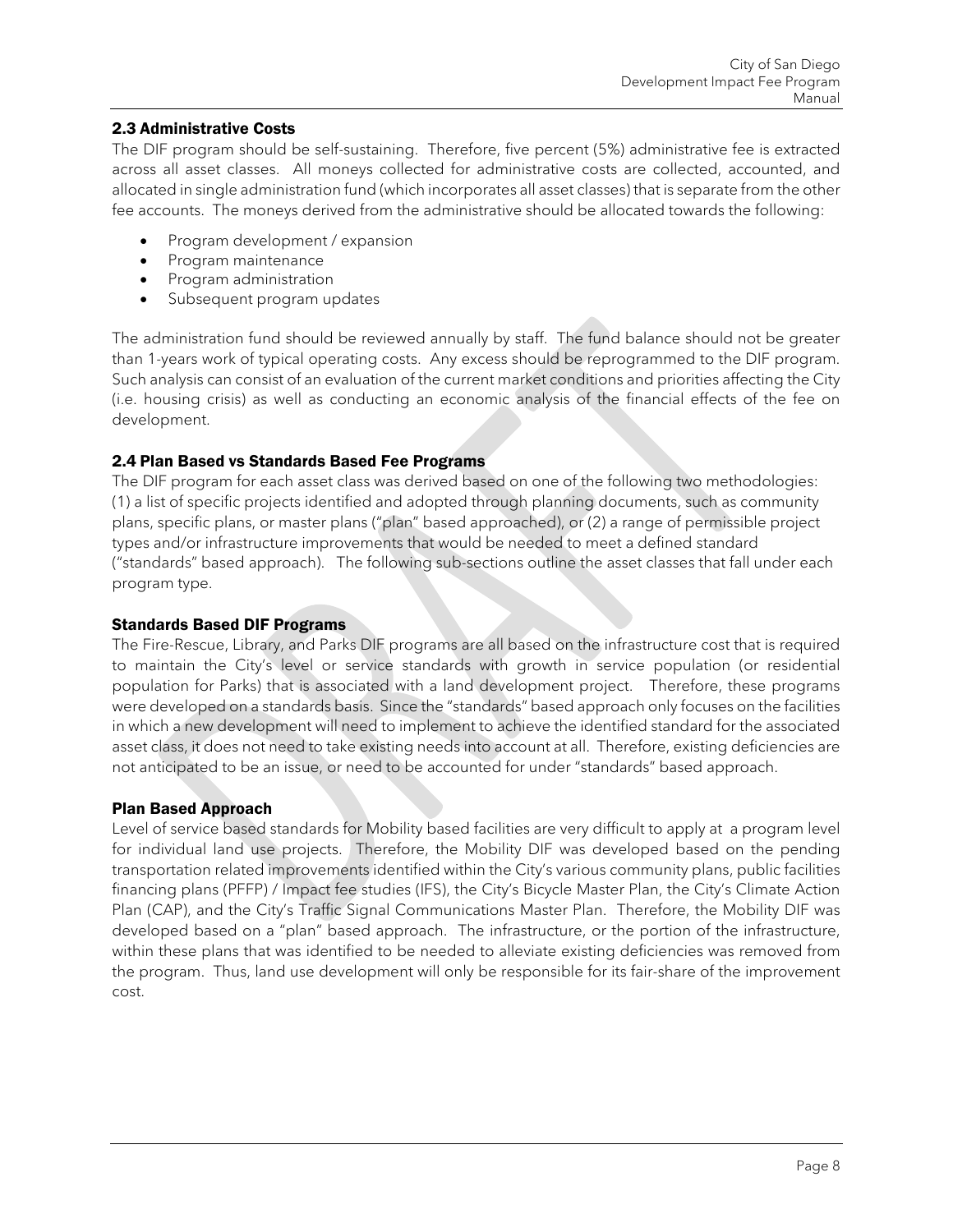## <span id="page-9-0"></span>3.0 Fee Structure

### <span id="page-9-1"></span>3.1 Full Cost vs. Partial Cost Recovery

The nexus studies determine the fee rates the City needs to collect to fully develop the capital infrastructure needed to accommodate future growth. This is what is known as a fully cost recoverable program, in which the costs needed to build future infrastructure are fully accounted for by future development. However, the City is not required to collect this full amount and can opt to underfund the infrastructure or fund it through other means.

### <span id="page-9-2"></span>3.2 Fee Rates – By Asset Class

Table 3.1 summarizes the legal maximum fee rate that can be charged for each asset class, as established by their respective nexus study, as well as the fee rate in which the City elects to charge. It should be noted that the fee rates displayed within the table are their adopted rates in 2022 dollars (2020 dollars for the ATILF). As documented in Section 5.1, an annual fee increase is applied to these rates to account for inflation and the increase in cost of construction materials. Therefore, the rates in the table may not reflect the current rates that are being imposed.

| <b>Asset Class</b>                       | <b>Maximum Fee Rate</b>                                                                               | <b>Implemented Fee Rate</b>                                                                           |
|------------------------------------------|-------------------------------------------------------------------------------------------------------|-------------------------------------------------------------------------------------------------------|
| Parks and<br>Recreation                  | \$8,047.00 per Resident                                                                               | \$5,290.92 per Resident                                                                               |
| Fire-Rescue                              | \$334.26 per Resident or Employee<br>\$102.56 per Resident or Employee in<br><b>Underserved Areas</b> | \$334.26 per Resident or Employee<br>\$102.56 per Resident or Employee in<br><b>Underserved Areas</b> |
| Library                                  | \$723.05 per Resident or Employee                                                                     | \$723.05 per Resident or Employee                                                                     |
| <b>Mobility</b>                          | \$2,155.72 per Resident or Employee                                                                   | \$2,155.72 per Resident or Employee                                                                   |
| Active<br>Transportation In-<br>Lieu Fee | \$1,400 per vehicle mile needed to be<br>reduced                                                      | \$1,400 per vehicle mile needed to be<br>reduced                                                      |

### <span id="page-9-4"></span>Table 3.1 Adopted Fee Rates

## <span id="page-9-3"></span>3.3 CIP

With the passage of AB 602, beginning January 1, 2022, large jurisdictions (including the City) are required to adopt a capital improvement plan (CIP) as part of their nexus study (California Government Code §66016.5(a)(6)). Therefore, the City-defined CIP projects must be developed and implemented in a manner consistent with the improvement types, and relative proportions thereof, identified within the nexus study of each asset class.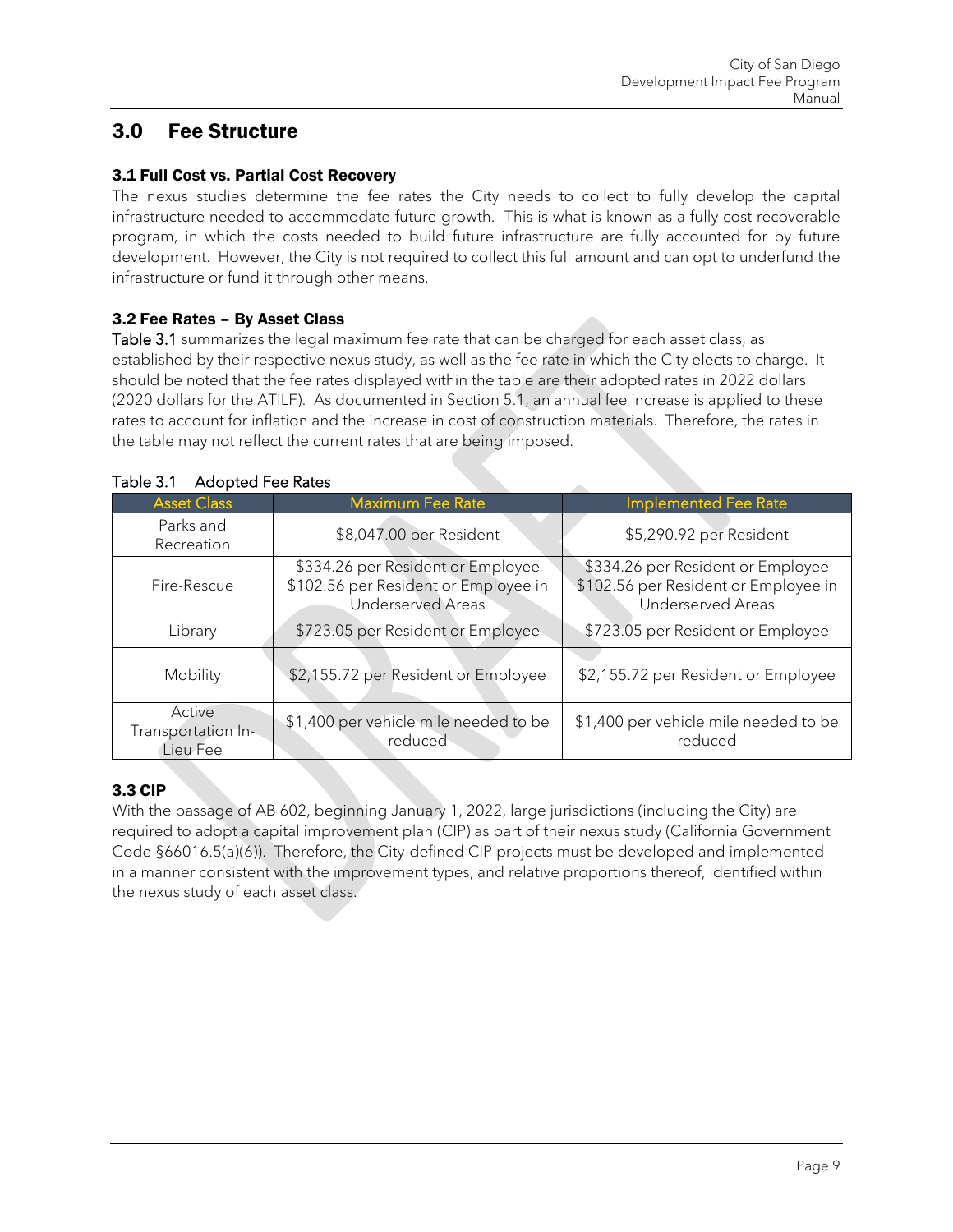## <span id="page-10-0"></span>4.0 Program Implementation

## <span id="page-10-1"></span>4.1 Fee Calculation

The following sub-sections outline the methods in which the DIF is calculated. It should be noted that these sections do not directly apply to the ATILF program. The methods and details for calculating the ATLIF are provided in Section 2.3 of the *City of San Diego Active Transportation In Lieu Fee Calculator Tool – User Manual, May 2020.*

### Metrics in which DIFs are Imposed

The DIF is imposed on all land use development projects anticipated to increase the overall population or service population of the City of San Diego, excluding the land uses outlined in Section 2.2. Table 4.1 identifies the metrics in which the different DIF programs are imposed on.

<span id="page-10-2"></span>

|  | Table 4.1 Metrics in which DIFs are Imposed (Number of Residents & Employees) |  |  |  |
|--|-------------------------------------------------------------------------------|--|--|--|
|--|-------------------------------------------------------------------------------|--|--|--|

|                              | Subject to Fee Program |                    |         |                 |  |
|------------------------------|------------------------|--------------------|---------|-----------------|--|
|                              | <b>Parks</b>           | <b>Fire-Rescue</b> | Library | <b>Mobility</b> |  |
| Fees Imposed Per<br>Resident |                        |                    |         |                 |  |
| Fees Imposed Per<br>Employee |                        |                    |         |                 |  |

As outlined in the table, the Parks DIF is only imposed on land development projects that are anticipated to increase in residential population, while the other three DIF programs are imposed based on the anticipated increase in total service population (residents plus employees).

### Calculating the Service Population Associated with a Land Development Project

As noted previously, a project's service population is made up of the total number of residents and/or total number of employees that will be served by the project. The DIF program uses the following methods to calculate the service population that would be associated with a land use development project:

*Residents* – The number of residents associated with a land development project is determined based on the methods outlined in the *City of San Diego DIF Program Residential Scaling Methodology Memo; May 2019.* As noted in Table 2.1, the number of residents within senior housing units is determined based on the multi-family formulas in the Residential Scaling Methodology Memo, but has a cap of two people per unit. One person per bed is assumed for group quarters. For quick calculations, the number of residents assumed per each dwelling unit type, by size of unit, are provided in Exhibit C.

*Employees* – The number of employees associated with a land development project is determined based on the employee per 1,000 SF standards the City has established, which is included in Exhibit B.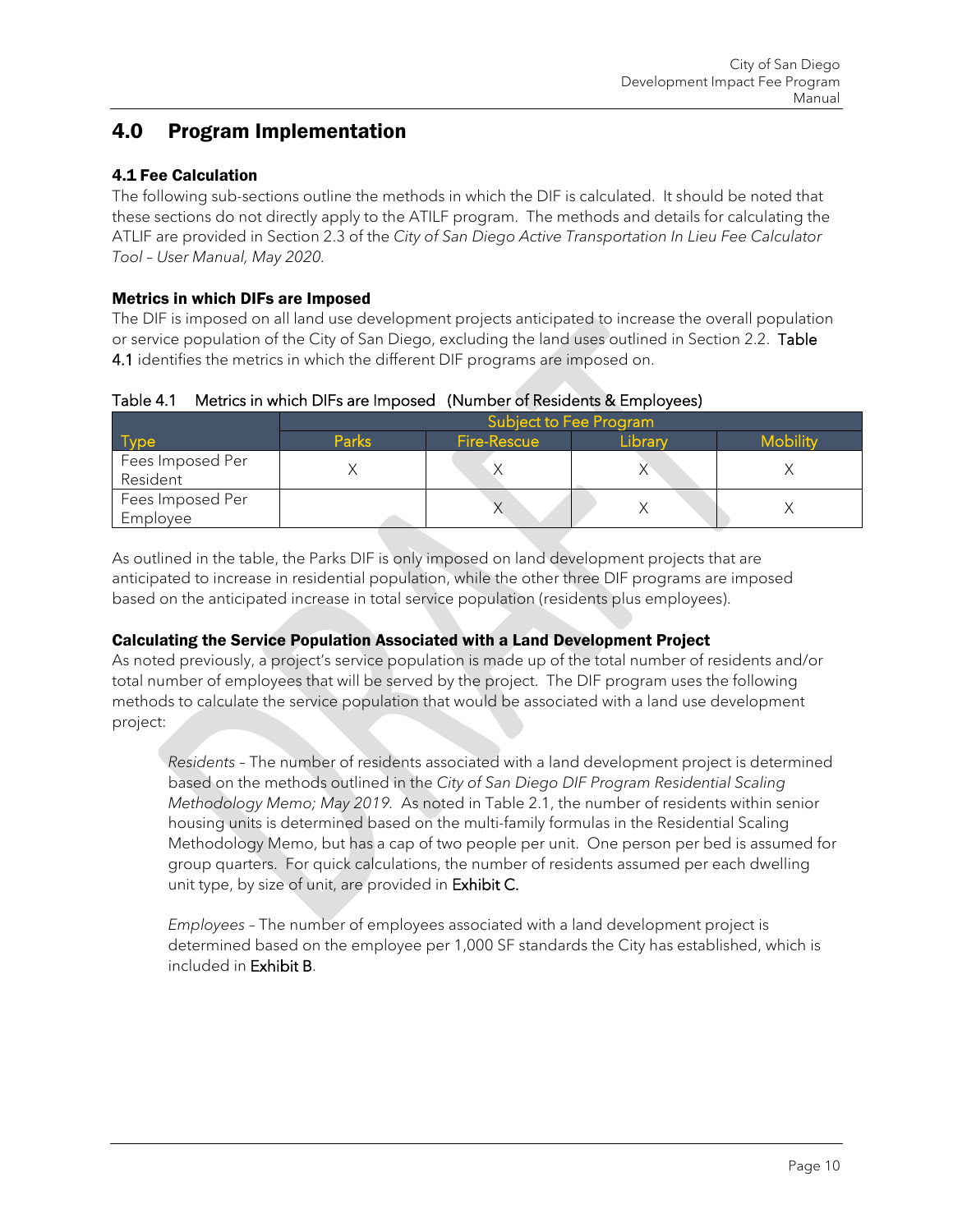### <span id="page-11-0"></span>4.2 Fee Collection

All DIFs are collected prior to final inspection and before building occupancy.

#### Fee Deferral

As noted above, all DIFs are collected prior to final inspection. This is the last point in during the permitting process in which fees can be collected. Therefore; it is not possible to defer the payment of fees any further point in the development process.

### RTCIP Fee

The RTCIP is collected as part of the Mobility DIF program. The RTCIP fee of \$2,635.5 per dwelling unit (2022 dollars) is extracted from the overall Mobility DIF at the time of collection and allocated into a separate fund.

### Projects are subject to DIF at Build Out vs Frame and Foundation

In the case of phased developments that include a building permit for frame and foundation, core and shell and build out, the DIF will be paid prior to final inspection for the build out phase of the project.

#### <span id="page-11-1"></span>4.3 Fee Discounts

The Parks DIF is currently the only program that allows discounts based on project location, type, and construction. Table 4.2 outlined the discounts in which residential development projects are eligible to seek under City Council Resolution# R-313688.

| Criteria                                                                                                                                          | <b>Discount</b>                                                                         |
|---------------------------------------------------------------------------------------------------------------------------------------------------|-----------------------------------------------------------------------------------------|
| Located within a Transit Priority Area                                                                                                            | 25% discount                                                                            |
| 55 Year covenant-restricted affordable dwelling unit at<br>80% of the area median income (AMI) of below. <sup>1</sup>                             | 25% discount<br>(only applied to the affordable units, not<br>the project as a whole).  |
| 55 Year covenant-restricted affordable dwelling unit at<br>81% to 120% of the AMI. <sup>1</sup>                                                   | 20% discount<br>(only applied to the affordable units, not<br>the project as a whole).  |
| Any building that is certified as LEED Platinum or a Living<br>Building Challenge Building.                                                       | 5% discount                                                                             |
| In accordance with San Diego Municipal Code Section<br>145.4004 (Tier I-Accessible Dwelling Unit) or Section<br>145.4005 (Tier II-Visitable Unit) | 2.5% discount<br>(only applied to the affordable units, not<br>the project as a whole). |
| <b>Total Discounts</b>                                                                                                                            | Total combination of discounts cannot<br>exceed 50%                                     |

#### <span id="page-11-2"></span>Table 4.2 Eligible Discounts for Parks DIF Program

Note:

1A Recorded Affordable Housing Agreement is required If the development project is providing on-site covenant restricted affordable housing units.

It should be noted that the reduction in DIF collections associated with the discounts outlined in the table can only be made up through other revenue sources, such as grants and the City's general fund. As outlined within the Mitigation Fee Act, the additional burden in Parks funding associated with the program's discounts cannot be spread to other developments.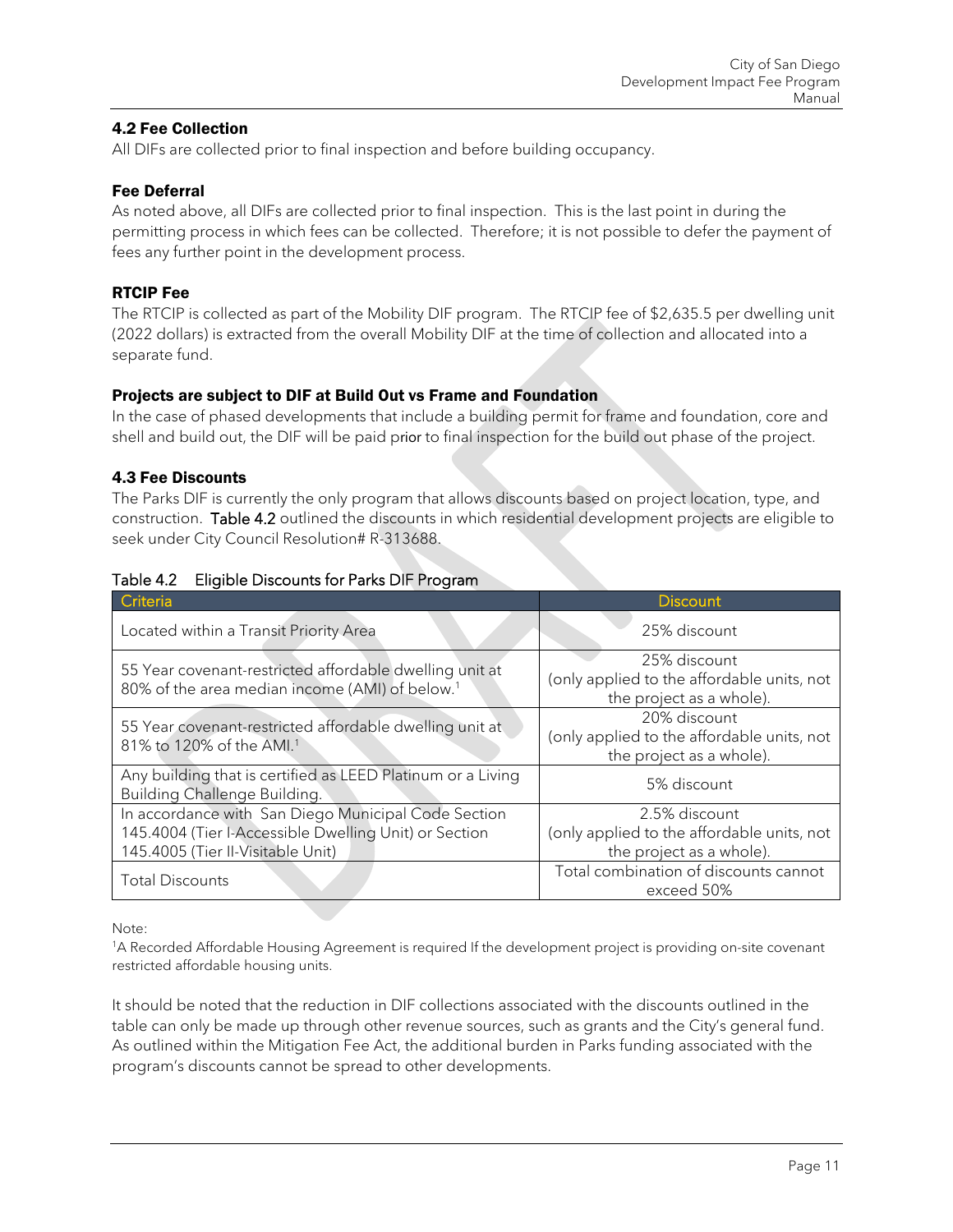### Fee Exemptions

As outlined in the *RTCIP Impact Fee Nexus Study, September 5, 2006*, and confirmed in the *City of San Diego Regional Transportation Congestion Improvement Program (RTCIP) Funding Program, July 2022*, affordable housing units are exempt from paying the RTCIP fee. Therefore, the RTCIP Fee amount of \$2,635.5 per dwelling unit (2022 dollars) is removed from a projects Mobility DIF for each affordable unit being provided. In order to be exempt from payment of the City RTCIP Fee at the time of final inspection, each unit must meet the definition of affordable housing as defined in Section 7(A) of the RTCIP funding program, and developer must provide a recorded copy of an affordable housing agreement.

### Demolition Procedures

Complete demolition of an existing structure may reduce the burden on the City's infrastructure. Therefore, a project is eligible for demolition credit towards the DIF program. Demolition/Removal Permit is required for the complete demolition and/or removal of any structure (see SDMC Section 129.0503 for Demolition/Removal Permit Exemptions). Concurrently, upon the review of the plans, the demolition credit is determined for the existing use by the type (residential or non-residential), square footage, land use, population, and employment of the development for the building permit being issued.

### <span id="page-12-0"></span>4.4 Changes of Use Procedures

A change in land use for an existing structure may create a new impact to the City's infrastructure. Therefore, building plans submitted for a building permit are required to be reviewed to identify if the potential change would be subject to the DIF. Upon the review of the plans, the DIF rate is determined for the proposed new use based on the anticipated increase in residents (Parks DIF) or service population (all other DIF programs) that would result from the change in uses. If there is a higher development impact and fee determined comparing the new proposed use vs the existing use, the net difference between the two fees is imposed.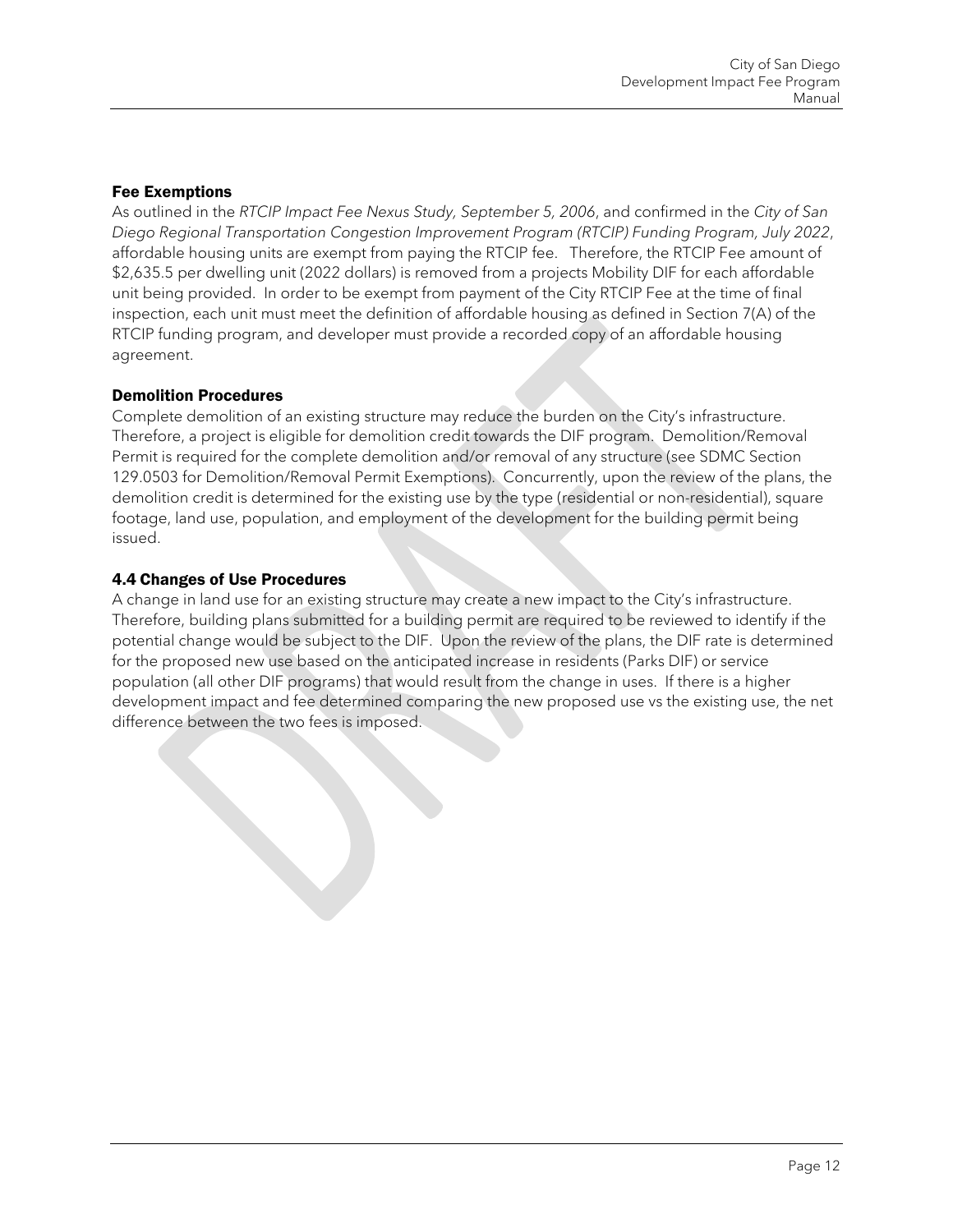## <span id="page-13-0"></span>5.0 Program Administration

This section provides direction on the administration of the DIF program including how and when the program should be expanded or updated, annual cost increases and program reporting.

### <span id="page-13-1"></span>5.1 Annual Cost Increases

The DIF rates are to be indexed annually in order to keep up with future increases in the cost of construction. Indexing the DIF rates annually to the published March-to-March change in the "Los Angeles Construction Cost Index" (LACCI), as compiled and reported by Engineering News Record, is reasonable and appropriate for cost escalation purposes. The annual increase for the Mobility DIF should be no less than the annual increase in which SANDAG adopts for the RTCIP fee. New fee rates, on at least the cost index escalation rate, for the following fiscal year should be published on June 1 and implemented on July 1 of each year.

### <span id="page-13-2"></span>5.2 Program Updates

The DIF Program should be updated if one or more of the following events occur:

- Every eight years (per AB 602)
- It is determined a new asset class should be included in the program
- It is determined an existing asset class should be removed from the program
- One or more of the policies in which the Nexus Studies are based on are changed or removed from the City's General Plan or other citywide policy documents
- Changes or updates to the Mitigation Fee Act
- When the impact criteria have been redefined by statute or other means
- If it is determined that the construction costs assumed in any or all the nexus studies no longer reflect the actual cost to construct the needed facilities (the costs of either exceeded or fallen behind the indexed rates).

Updates or changes to the any of the DIF program nexus studies will require going through the City's approval process, including City Council adoption. Updates to the Framework Report and this Fee Program document can generally be done administratively. However, it is recommended that changes to these documents be presented to the Active Transportation and Infrastructure Committee as an informational item.

## <span id="page-13-3"></span>5.3 Program Reporting

As per Section 65940.1 of the Government Code, the City must maintain and update the following items on their website.

- A current schedule of fees, exactions, and affordability requirements imposed by the DIF program.
- All zoning ordinances and development standards adopted by the city presenting the information, which shall specify the zoning, design, and development standards that apply to each parcel.
- A list that specifies the information that will be required from any applicant for a development project.
- The current and five previous annual fee reports or the current and five previous annual financial  $reports<sup>3</sup>$  $reports<sup>3</sup>$  $reports<sup>3</sup>$

<span id="page-13-4"></span><sup>&</sup>lt;sup>3</sup>Pursuant to subdivision (b) of Section 66006 of the Government Code and subdivision (d) of Section 66013 of the government code.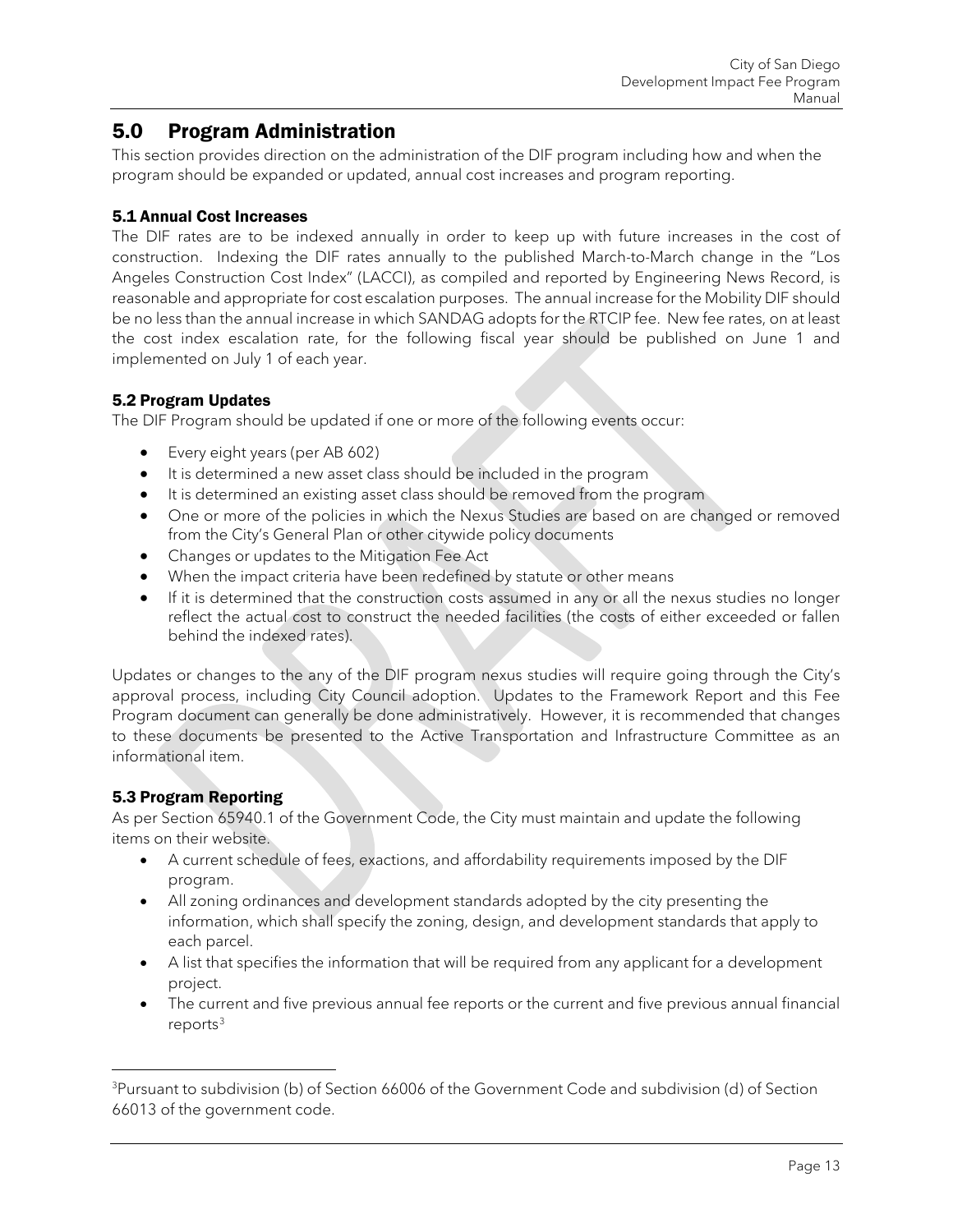• fee nexus studies, cost of service studies, or equivalent, conducted by that city, on or after January 1, 2018.

The City shall update the information listed above within 30 days of any changes.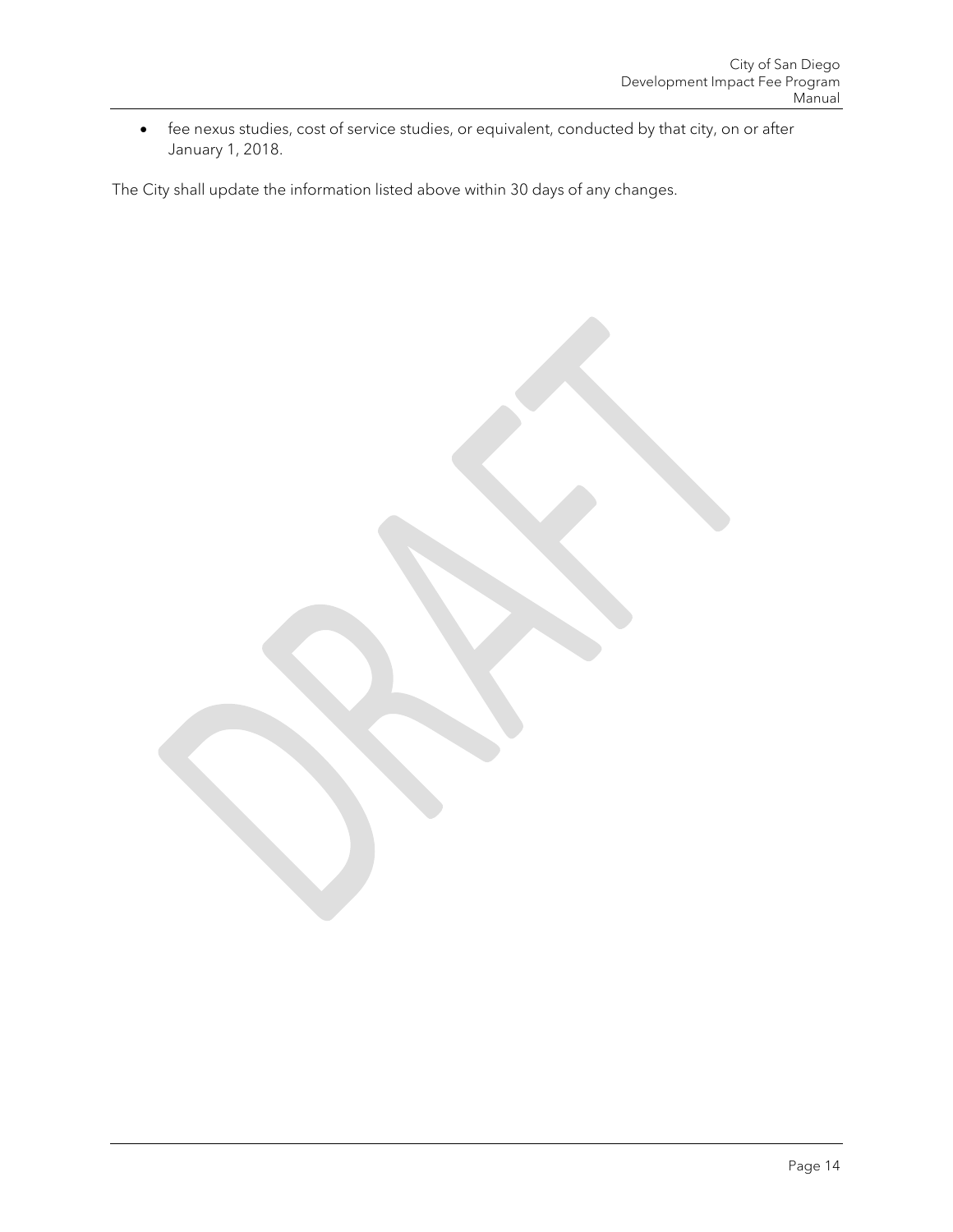# Exhibit A Evaluation of Development Impact Fee (DIF) Methodologies Report (see attached)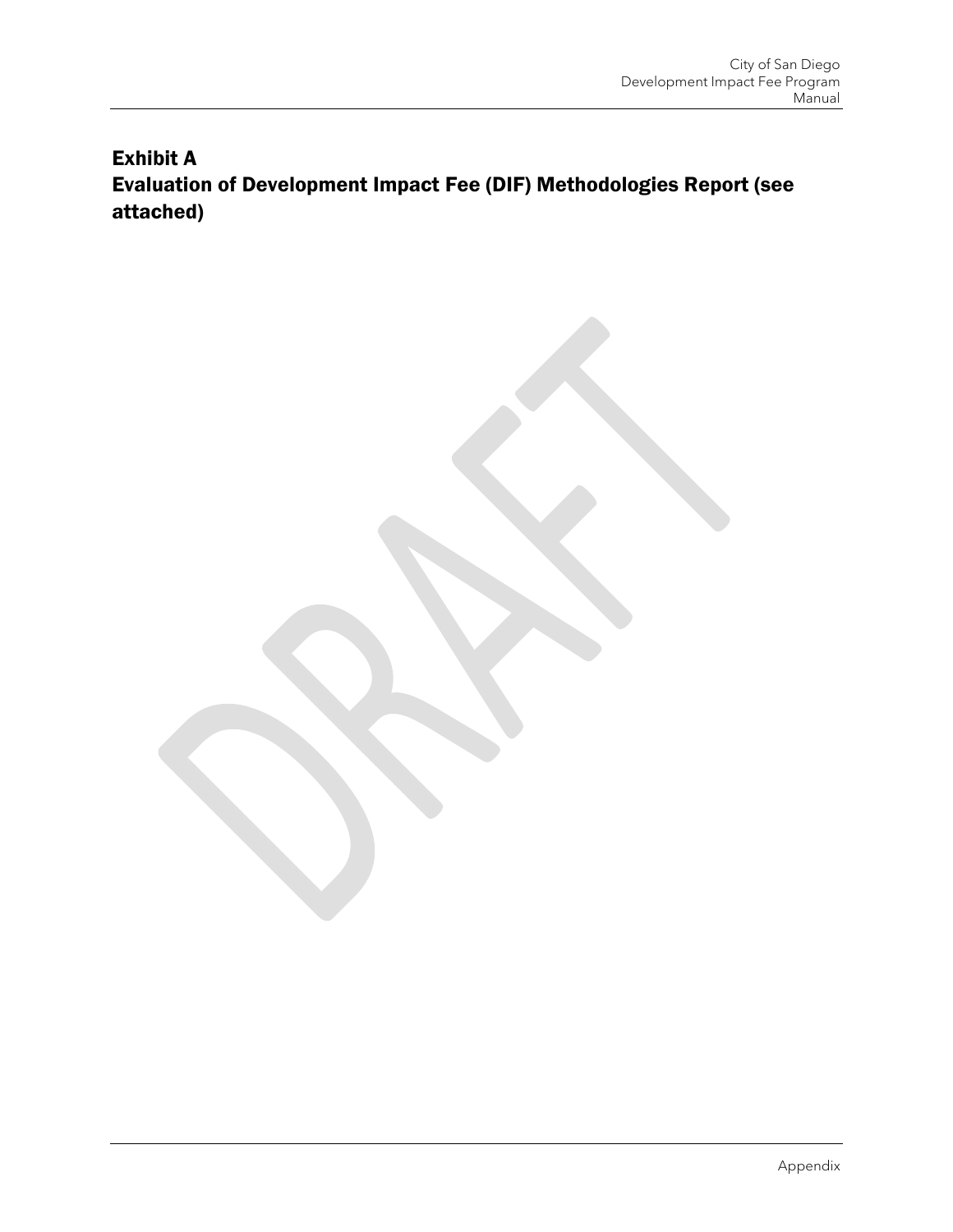# Exhibit B Employee Densities

| <b>Type</b>            | EIIIpioyees Fer Thousand Square Feet (NSF) or Floor Alea<br><b>Land Use</b> | <b>Employees Per KSF</b> |
|------------------------|-----------------------------------------------------------------------------|--------------------------|
|                        | Dormitory                                                                   | 2.00                     |
|                        | Monastery                                                                   | 0.59                     |
| Housing and            | <b>Correctional Alternative Facility</b>                                    | 2.00                     |
| <b>Care Facilities</b> | Other Group Quarters Facility                                               | 1.11                     |
|                        | Retirement/Senior Citizen Housing                                           | 0.95                     |
|                        | Congregate Care Facility                                                    | 2.86                     |
|                        | Hotel (Low-Rise) (Motel)                                                    | 0.54                     |
|                        | Hotel (High-Rise)                                                           | 0.74                     |
| Lodging                | Resort                                                                      | 1.82                     |
|                        | Extended Stay Hotel                                                         | 0.54                     |
|                        | Heavy Industry                                                              | 4.00                     |
|                        | <b>Industrial Park</b>                                                      | 0.95                     |
|                        | Light Industry - General                                                    | 0.83                     |
| Industrial             | Warehousing                                                                 | 0.65                     |
|                        | Public Storage                                                              | 0.07                     |
|                        | Scientific Research and Development                                         | 1.05                     |
|                        | <b>Extractive Industry</b>                                                  | 6.67                     |
|                        | Rail Station/Transit Center                                                 | 2.22                     |
| Transportation         | <b>Communications and Utilities</b>                                         | 1.43                     |
|                        | Other Transportation                                                        | 2.22                     |
|                        | Marine Terminal                                                             | 2.50                     |
|                        | Wholesale Trade                                                             | 1.25                     |
|                        | Regional Shopping Center (300,000 SF or more)                               | 1.33                     |
|                        | Community Shopping Center (100,000 SF or more)                              | 2.00                     |
|                        | Neighborhood Shopping Center (30,000 SF or more)                            | 1.82                     |
|                        | Specialty Commercial (Seaport Village - Tourist)                            | 2.00                     |
|                        | <b>Arterial Commercial</b>                                                  | 1.43                     |
|                        | Service Station                                                             | 3.33                     |
| Commercial             | Restaurant (Fast Food with or without drive-through)                        | 6.67                     |
|                        | Restaurant (High Turnover sit-down)                                         | 4.00                     |
|                        | Restaurant (Quality)                                                        | 4.00                     |
|                        | Supermarket (Stand-alone)                                                   | 4.00                     |
|                        | Convenience Market Chain (Open Up to 16 Hours Per Day)                      | 1.54                     |
|                        | Convenience Market Chain (Open 24 Hours)                                    | 3.33                     |
|                        | Drugstore (Stand-alone)                                                     | 2.22                     |
|                        | Discount Store/Discount Club                                                | 2.00                     |

### Table B.1 Employees Per Thousand Square Feet (KSF) of Floor Area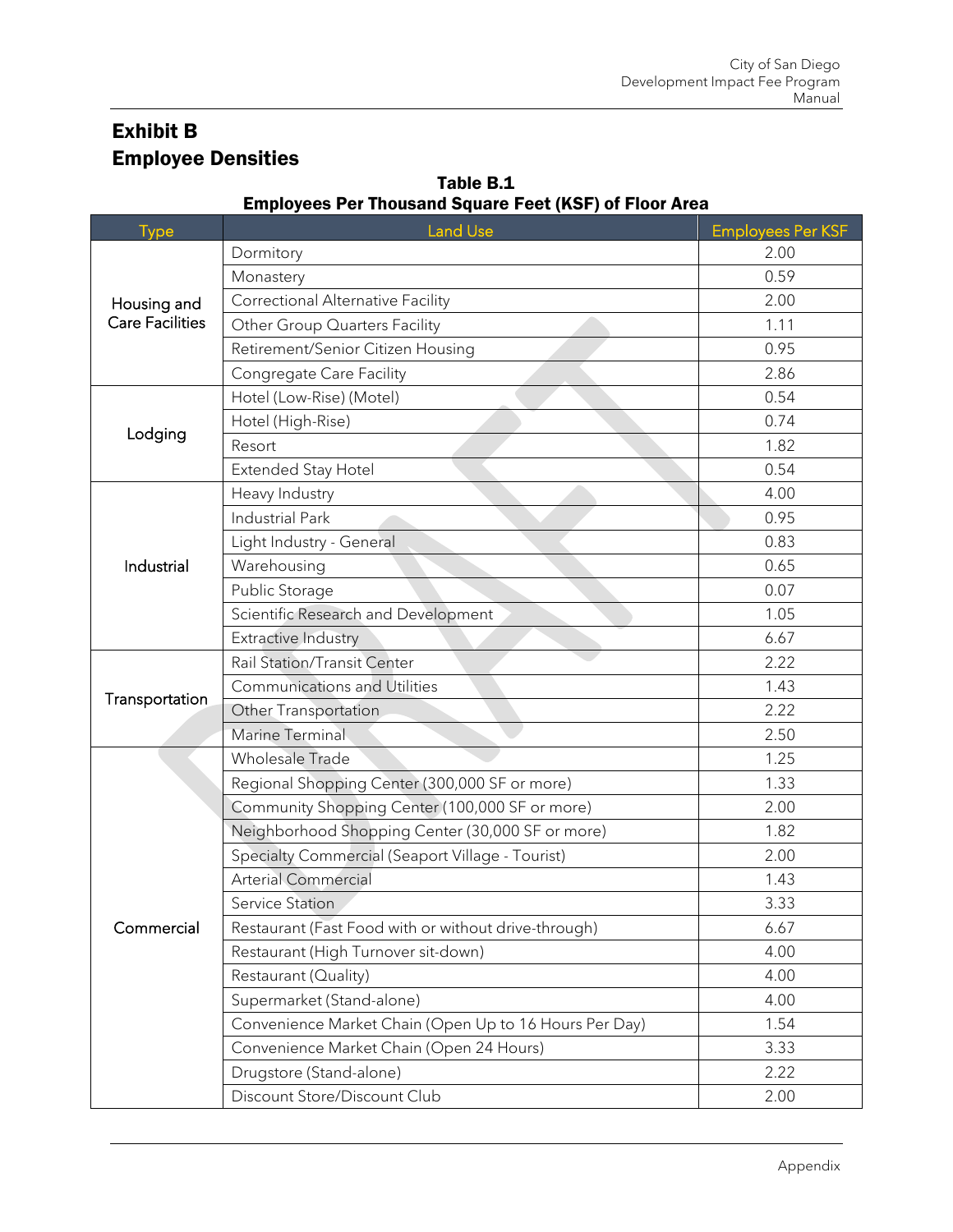| <b>Type</b>   | <b>Land Use</b>                                                 | <b>Employees Per KSF</b> |
|---------------|-----------------------------------------------------------------|--------------------------|
|               | Home Improvement Super Store                                    | 2.22                     |
|               | Furniture Store                                                 | 0.74                     |
|               | Nursery                                                         | 4.00                     |
|               | Financial Institution (without a drive-through)                 | 3.33                     |
|               | Financial Institution (with a drive-through)                    | 1.82                     |
|               | Service Station (with food mart)                                | 3.33                     |
|               | Service Station (with automated carwash)                        | 2.22                     |
| Commercial    | Service Station (with food mart and automated carwash)          | 6.67                     |
| (Continued)   | Automobile Parts Sale                                           | 1.11                     |
|               | Automobile Repair Shop                                          | 1.11                     |
|               | Automobile Tire Store                                           | 2.00                     |
|               | Money Exchange                                                  | 2.00                     |
|               | Mex Insurance - Auto Insurance                                  | 10.00                    |
|               | Automobile Rental Service                                       | 2.00                     |
|               | Drinking Place/Bar Entertainment (Night Only)                   | 6.67                     |
|               | Drinking Place/Bar Entertainment (Night and Day)                | 3.33                     |
|               | Building Material and lumber store (less or equal to 30,000 SF) | 2.00                     |
|               | Office (High-Rise - greater than 100,000 SF)                    | 3.33                     |
|               | Office (Low-Rise -less than 100,000)                            | 5.00                     |
|               | CC Office - High Rise (greater than 100 ksf)                    | 2.50                     |
|               | CC Office - Low Rise (less than 100 ksf)                        | 4.00                     |
|               | Government Office/Civic Center                                  | 5.00                     |
| Office        | CC Government Office/Civic Center                               | 5.00                     |
|               | Corporate Headquarters/Single Tenant Office                     | 5.00                     |
|               | CC Corporate Headquarters/Single Tenant Office                  | 4.00                     |
|               | <b>Medical Office</b>                                           | 2.50                     |
|               | <b>CC Medical Office</b>                                        | 2.50                     |
|               | Religious Facility (without day care)                           | 0.37                     |
|               | Library                                                         | 1.82                     |
|               | <b>Fire/Police Station</b>                                      | 5.00                     |
|               | <b>Other Public Services</b>                                    | 0.77                     |
| Institutional | Post Office Distribution (central/walk-in only)                 | 2.86                     |
|               | Post Office Community (without mail drop lane)                  | 2.22                     |
|               | Post Office (with mail drop lane)                               | 5.00                     |
|               | Religious Facility (with day care)                              | 0.38                     |
|               | Public/Community Meeting Room Facility (Other Public Services)  | 0.23                     |

Table B.1 Employees Per Thousand Square Feet (KSF) of Floor Area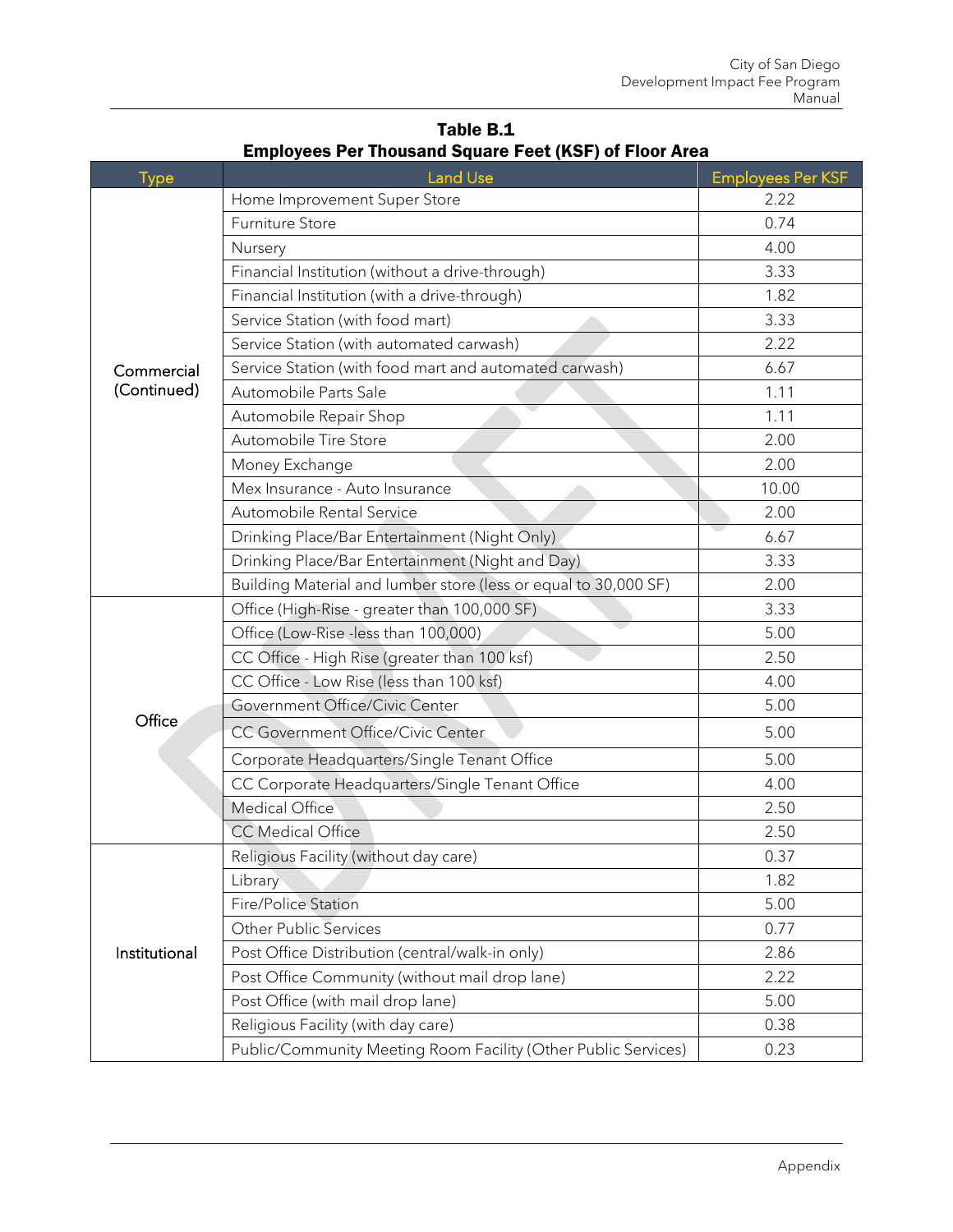| <b>Type</b>             | <b>Land Use</b>                     | <b>Employees Per KSF</b> |
|-------------------------|-------------------------------------|--------------------------|
| <b>Medical Facility</b> | Hospital - General                  | 2.22                     |
|                         | Other Health Care                   | 2.50                     |
|                         | Convalescent/Nursing Facility       | 2.50                     |
|                         | Clinic                              | 2.50                     |
| Education               | Senior High School                  | 1.54                     |
|                         | Junior High School or Middle School | 1.43                     |
|                         | Elementary School                   | 1.43                     |
|                         | <b>School District Office</b>       | 5.00                     |
|                         | Other School                        | 1.54                     |
| Recreation              | Golf Course Clubhouse               | 4.00                     |
|                         | Movie Theater                       | 1.54                     |
|                         | Racquetball/Tennis/Health Club      | 1.00                     |

Table B.1 Employees Per Thousand Square Feet (KSF) of Floor Area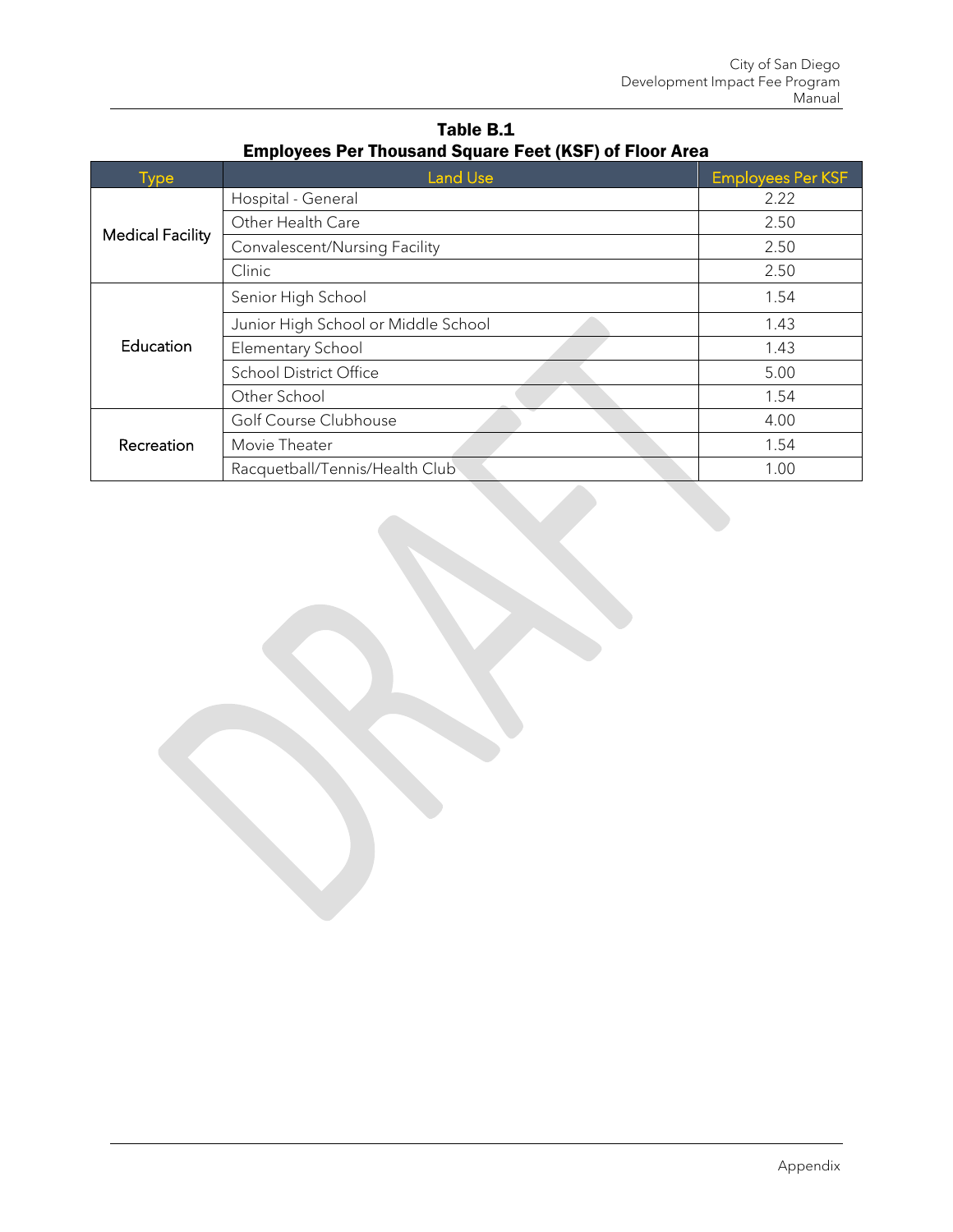# Exhibit C Residents per Household – Based on Unit Size

|                                               | Table C.1<br><b>Number of Residents Per Unit (Single Family)</b> |  |  |
|-----------------------------------------------|------------------------------------------------------------------|--|--|
|                                               | Average Number of                                                |  |  |
| Unit Size (SF)                                | <b>Residents Per Unit</b>                                        |  |  |
| 2,501<br>$<\,$<br>2451<br>2500                | 3.40                                                             |  |  |
| $\omega_{\rm{eff}}$<br>2,401 - 2,450          | 3.37<br>3.33                                                     |  |  |
| 2,351<br>$-2,400$                             | 3.30                                                             |  |  |
| 2,301<br>$-2,350$                             | 3.26                                                             |  |  |
| 2,251 - 2,300                                 | 3.20                                                             |  |  |
| 2,201<br>2,250<br>$\omega_{\rm{max}}$         | 3.16                                                             |  |  |
| $-2,200$<br>2,151                             | 3.13                                                             |  |  |
| 2,101<br>$-2,150$                             | 3.09                                                             |  |  |
| 2,051<br>$-2,100$                             | 3.06                                                             |  |  |
| 2,001<br>$-2,050$                             | 2.99                                                             |  |  |
| 1,951<br>2,000<br>$\mathcal{L}^{\mathcal{A}}$ | 2.96                                                             |  |  |
| $-1,950$<br>1,901                             | 2.92                                                             |  |  |
| 1,900<br>1,851<br>$\omega_{\rm{eff}}$         | 2.89                                                             |  |  |
| 1,850<br>1,801<br>$\sim$                      | 2.82                                                             |  |  |
| 1,751<br>1,800<br>$\Delta$                    | 2.79                                                             |  |  |
| 1,701<br>1,750<br>$\sim$ $^{-1}$              | 2.75                                                             |  |  |
| 1,651<br>$-1,700$                             | 2.72                                                             |  |  |
| 1,601<br>1,650<br>y.                          | 2.69                                                             |  |  |
| 1,551<br>$-1,600$                             | 2.62                                                             |  |  |
| 1,501<br>1,550<br>k,                          | 2.58                                                             |  |  |
| 1,451<br>$-1,500$                             | 2.55                                                             |  |  |
| 1,401<br>$-1,450$                             | 2.52                                                             |  |  |
| 1,351<br>1,400<br>$\omega_{\rm{eff}}$         | 2.45                                                             |  |  |
| 1,301<br>1,350<br>$\overline{\phantom{a}}$    | 2.41                                                             |  |  |
| 1,251<br>1,300                                | 2.38                                                             |  |  |
| 1,201<br>1,250<br>$\overline{\phantom{a}}$    | 2.35                                                             |  |  |
| 1,151<br>1,200<br>$\overline{\phantom{a}}$    | 2.28                                                             |  |  |
| 1,101<br>1,150<br>$\sim$                      | 2.24                                                             |  |  |
| 1,051<br>1,100                                | 2.21                                                             |  |  |
| 1,001<br>1,050                                | 2.18                                                             |  |  |
| 1,000<br>$\,>$                                | 2.14                                                             |  |  |